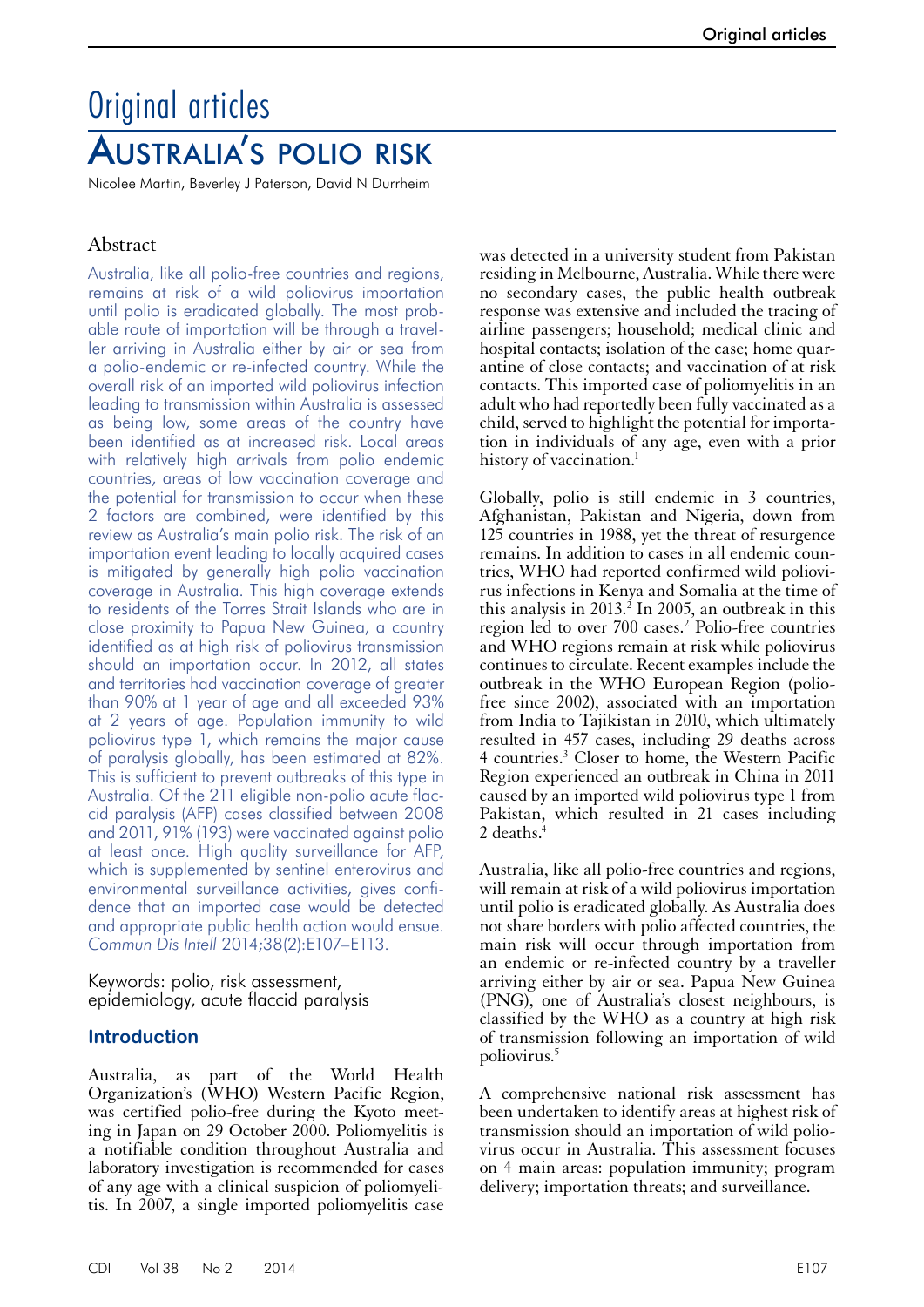## **Data sources and methods**

The Australian polio risk assessment was originally conducted by the Office of Health Protection in the Australian Government Department of Health, and reported at the 18th Meeting of the Regional Certification Commission for the Certification of the Eradication of Poliomyelitis in the Western Pacific Region in November 2012. This assessment applies to the risk of polio transmission based on the data available at the time of analysis in early 2013.

Poliomyelitis was notifiable in all Australian states and territories by 1922 and these notification data have been captured by the National Notifiable Diseases Surveillance System since its inception in 1991. There is a national case definition for polio, which was revised in 2010–2011 and implemented in July 2011.

Information on vaccination coverage was extracted from publicly accessible reports published by the National Health Performance Authority,<sup>6</sup> the Australian Childhood Immunisation Register (ACIR) and unpublished ACIR data sourced through the Australian Government Department of Health. Immunisation coverage for residents of the Torres Strait Islands was estimated through coverage data available for postcode 4875, which covers the following islands in the Torres Strait: Badu, Boigu, Coconut, Dauan, Erub, Horn, Kubin Village, Mabuiag, Moa, Murray, Saibai, Stephens, Thursday, Warraber, Yam and Yorke. Population immunity was identified from a national serosur- vey of poliovirus immunity in Australia conducted between 1996 and 1999, prior to the cessation of oral polio vaccine use in 2005.7

Overseas Arrivals and Departures (OAD) data refers to the arrival and departure of Australian residents or overseas visitors, through Australian air and sea ports, as recorded on incoming or outgoing passenger cards. OAD data describe the number of movements of travellers rather than the number of travellers. Unpublished data on arrivals in Australia from selected countries of residence was sourced from the Department of Immigration and Border Protection (DIBP) for Table 1. These data are obtained from visa information for settler arrivals, and from incoming passenger cards (IPCs) for visitors or temporary entrants and returning residents. Country of residence is selfreported in response to the IPC question 'Your country of residence  $=$ ' for visitors or temporary entrants and from 'The country where you spent most time abroad=' for returning residents. These statistics exclude the movements of operational air and ships' crew, transit passengers who pass through Australia but are not cleared for entry, passengers on pleasure cruises commencing and finishing in Australia, and unauthorised arrivals such as irregular maritime arrivals (IMAs). For purposes of confidentiality, DIBP did not provide small numbers (less than 5).

Settlement by the Australian Bureau of Statistics Statistical Division information in Table 2 were sourced from DIBP's online Settlement Reporting Facility,<sup>8</sup> which allows customised reports to be generated on statistical data related to permanent arrivals in Australia. These data represent the last address known to DIBP of permanent arrivals of all migration streams from the following selected countries of birth (Afghanistan, Angola, Chad, the Democratic Republic of Congo, Nigeria, Pakistan, Kenya and Somalia) and may not accurately reflect the actual current address of the settler.

| <b>Country of residence</b>   | <b>Settler</b><br>arrival | Long term<br>resident<br><b>return</b> | Long term<br>visitor<br>arrival | <b>Short term</b><br>resident<br><b>return</b> | <b>Short term</b><br>visitor<br>arrival | <b>Grand</b><br>total* |
|-------------------------------|---------------------------|----------------------------------------|---------------------------------|------------------------------------------------|-----------------------------------------|------------------------|
| Pakistan                      | 1.684                     | 417                                    | 4.540                           | 14.734                                         | 9,545                                   | 30.919                 |
| Afghanistan                   | 293                       | 66                                     | 152                             | 3.740                                          | 331                                     | 4,581                  |
| Chad                          |                           |                                        |                                 | 20                                             | 199                                     | 226                    |
| Congo, Democratic Republic of | 19                        |                                        |                                 | 107                                            | 18                                      | 148                    |
| Nigeria                       | 70                        | 29                                     | 266                             | 1,308                                          | 1.601                                   | 3,274                  |
| Angola                        |                           | 5                                      | 12                              | 475                                            | 149                                     | 641                    |
| Kenya                         | 643                       | 235                                    | 775                             | 9.356                                          | 2,967                                   | 13.976                 |
| Somalia                       | 16                        | 25                                     |                                 | 384                                            | 120                                     | 552                    |
| Grand total*                  | 2.730                     | 779                                    | 5,756                           | 30.124                                         | 14.929                                  | 54.318                 |

## **Table 1: Arrivals in Australia, 2011–12, by selected country of residence and category of traveller**

Row and column totals may not equal grand totals due to removal of small numbers. Source: DIBP unpublished overseas arrivals and departures data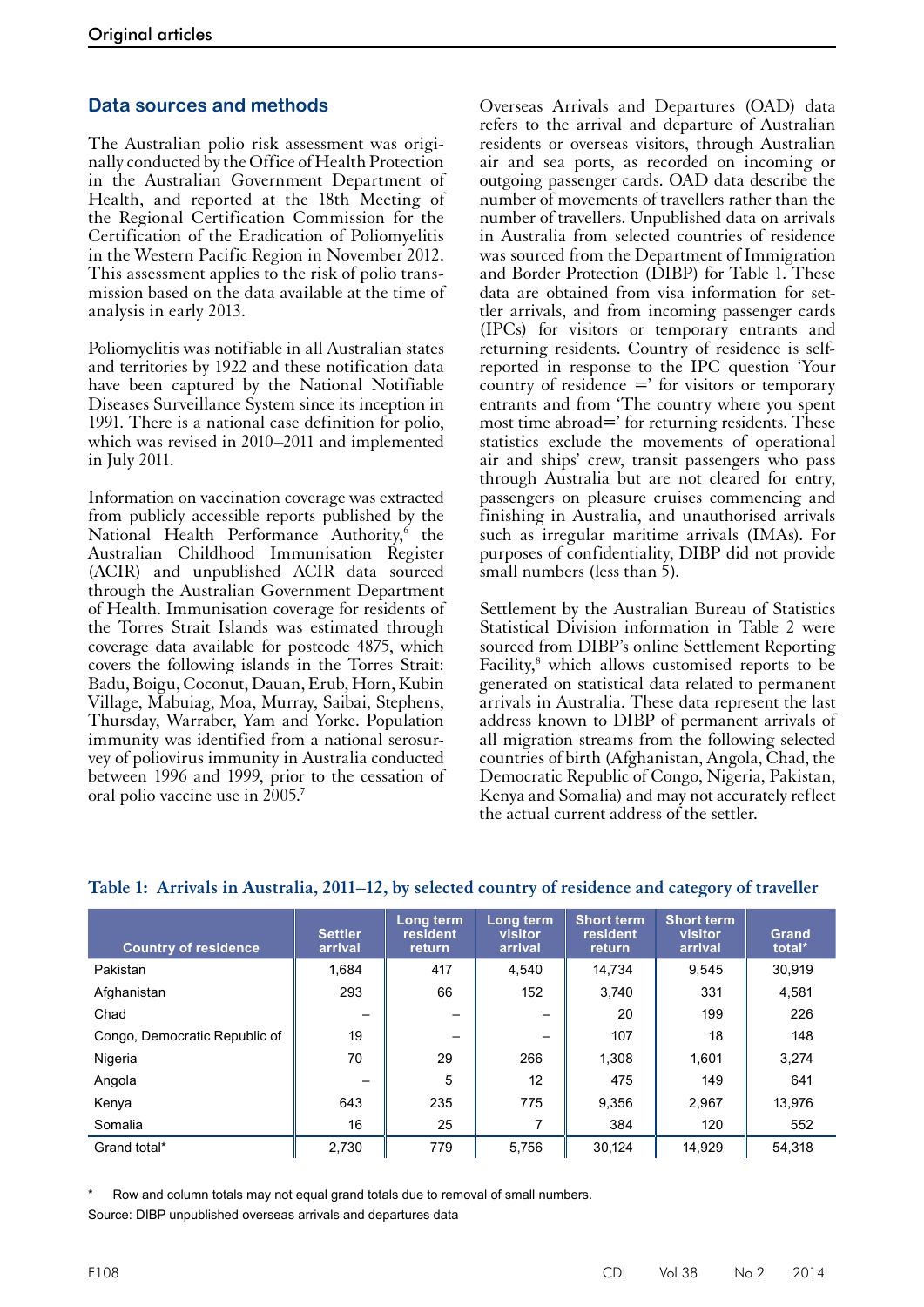**Table 2. Settlers in Australia where country of birth was reported as Afghanistan, Pakistan, Nigeria, Kenya, Somalia, Chad, Angola, or the Democratic Republic of Congo, 2011–12,<sup>8</sup> by Statistical Division and financial year of arrival**

| Adelaide              | 966   | 10  |
|-----------------------|-------|-----|
| Canberra              | 148   | 2   |
|                       |       |     |
| Darwin                | 74    | 1   |
| <b>Greater Hobart</b> | 45    | ŋ   |
| Melbourne             | 2,561 | 28  |
| Perth                 | 1,049 | 11  |
| Sydney                | 1,720 | 19  |
| <b>Brisbane</b>       | 834   | 9   |
| All others            | 1,863 | 20  |
| Total                 | 9,260 | 100 |

Settlement statistics were cross referenced against Local Government Areas (LGA) with low vaccination coverage. Data on LGAs with low coverage were provided by the Australian Government Department of Health and sourced from unpublished ACIR data. An LGA with low coverage is defined as one in which the proportion of children assessed between April 2011 and March 2012 as being fully vaccinated according to ACIR guidelines was less than 85%. LGAs are only included in this assessment where there are 25 or more chil- dren. LGAs are included if coverage was assessed as less than 85% at any of the 3 age points (1, 2 or 5 years).

Unpublished acute flaccid paralysis (AFP) sur- veillance data were provided by the National Enterovirus Reference Laboratory, which coordinates Australia's polio surveillance program. Information on risk groups and threat assessments were identified through document review and per- sonal communication with key informants from DIBP, the Department of Foreign Affairs and Trade (DFAT) including the former AusAID, and the Department of Defence.

#### **Results**

#### **Population immunity (susceptibility assessment)**

Vaccination coverage for polio in Australia is generally high. This includes residents of the Torres Strait Islands (TSIs) that are geographically in close proximity to PNG and who have contact with residents of PNG through the movement of peoples

for traditional purposes under the Torres Strait Islander Treaty.<sup>9</sup> In 2012, all states and territories including the TSIs had vaccination coverage for all children of greater than 90% (range 91%–94%) at 12 months of age resulting in a national coverage of 92% and coverage of 93% in the TSIs. This coverage had improved by 2 years of age with all states and territories having coverage of 93% or more (range 93%–96%), resulting in a national coverage of 95%, and 97% in the TSIs. Coverage at 2 years of age is particularly important as it reflects the children at this age having received all 3 recommended doses of the primary course of inactivated polio vaccine (IPV). By 5 years of age coverage had declined from the peak at 2 years to a national coverage of 91% with all states and territories and the TSIs being at least 89%. Trends over the last 6 years show no real change in coverage between 2007 and 2012 at 1 year of age but an improved coverage at 5 years of age from 84% in 2007 to 91% in 2012 (unpublished data).

Vaccination coverage varies widely across Australia by geographical area, age group and Indigenous status. In 2011–12, areas of low vaccination coverage ( $\leq$  85%) were identified across the 61 newly established Medicare Locals where the proportion of children aged 1 year who were fully immunised against all assessable vaccines, including IPV, ranged from 85% to 94%. Those fully immunised at 2 years ranged from 89% to 96% and those fully immunised at 5 years ranged from 84% to 95%. This pattern of wide ranging coverage is reflected amongst Aboriginal and Torres Strait Islander children who, while exceed- ing or equalling the highest range of coverage for all children, had a substantially lower bottom range at all 3 age points. Coverage amongst this group is highest and closest to that for all children at the 2 year age point. $6$ 

Coverage can be further broken down for all chil- dren by the smaller local Statistical Area Level 3, of which there are 333 in Australia. In 2011–12 there were 32 statistical areas where the percentage of children fully immunised was 85% or lower for at least 1 age group representing a total of 76,769 children who were not fully immunised.<sup>6</sup>

A national serosurvey of poliovirus immunity in Australia, conducted between 1996 and 1999, indi- cated that herd immunity was likely to be suffi- cient to prevent generalised outbreaks due to type 1 and type 2 poliovirus at 82% and 88% respectively. However, this may not be the case for type 3 for which immunity was measured at 74%.<sup>7</sup> There was considerable variation by age, with peak immunity amongst children aged 2–4 years.7 Results of a second serosurvey of polio immunity in Australia, conducted in 2012–13, are expected in 2014.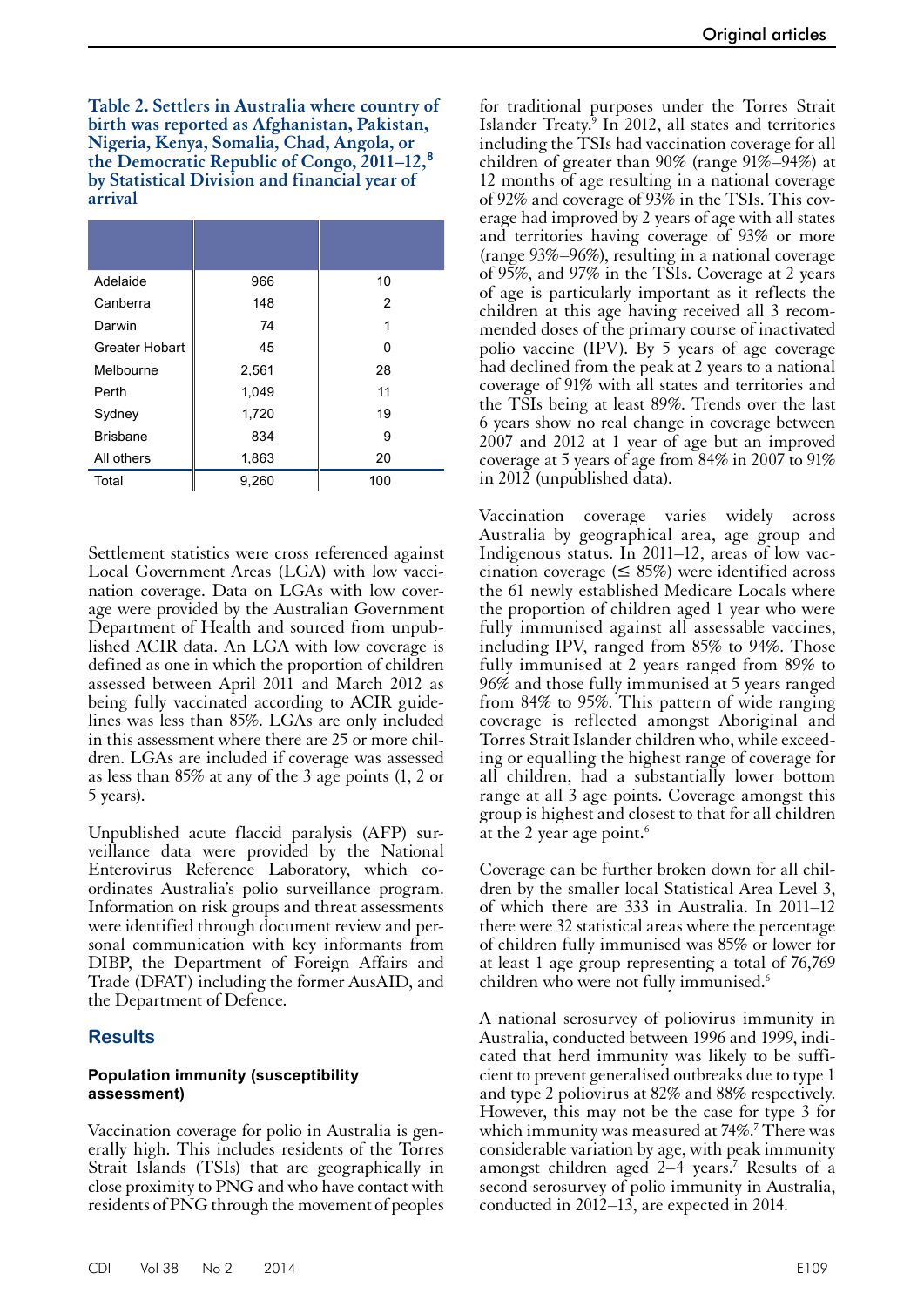Of the 211 eligible non-polio AFP classified between 2008 and 2011, 91% (193) were vaccinated against polio at least once (noting that the AFP questionnaires provide the last date of vaccination and not the complete vaccination history) (unpublished data).

## **Program delivery assessment**

Australia has a modern, sophisticated health care system with access to quality laboratory diagnosis. The Australian Government funds a National Immunisation Program, which includes 3 primary doses and 1 booster dose of inactivated polio vaccine, which is free to all Australian children. Australia has a polio importation plan that was endorsed by the Australian Health Protection Principal Committee in December 2008. The plan is currently under review.

The vast majority of Australians have access to safe water and adequate sewerage. To prevent disease, a community requires a clean, adequate and reliable supply of water, a functional sewerage system and reliable electricity supply. The majority of Australians live in urban or regional areas with access to these essential services.<sup>10,11</sup> While the performance of essential service providers varies across Australia, cities and large towns generally monitor the quality of drinking water and have reticulated sewerage systems where waste is collected and treated at central treatment plants. In rural and remote areas there is increased reliance on local or individual household systems such as generators, septic tanks and drinking water sourced from bores and rainwater tanks.<sup>10</sup>

Crowded living conditions and lack of mainte-<br>nance can impact on the quality of water and sys-<br>tem effectiveness.<sup>10,11</sup> These conditions are known to facilitate the spread of many infectious diseases, including faecal-oral infections.<sup>12</sup> Exposure to crowded living conditions, which places pressure on household infrastructure such as septic tanks, sewerage pipes and washing facilities, dispro- portionately affects Aboriginal and Torres Strait Islander people, with rates of 'overcrowding', as defined by the Productivity Commission, amongst this population almost 5 times more common than for non-Indigenous people. $10,11$ 

#### **Importation threats**

In 2012, there were 3 remaining polio endemic countries in which polio transmission has never been interrupted: Afghanistan, Pakistan and Nigeria. There were 3 countries in which transmis- sion was considered to have been re-established: Angola, Chad and the Democratic Republic of the Congo (DRC). In 2013, cases were reported in the

3 endemic countries and in Somalia and Kenya.<sup>13</sup> Angola, Chad and the DRC have now been poliovirus free for 12 months.

The likelihood of Australian residents travelling to the current polio endemic or re-infected countries for tourism is low given that most of these last reserves of polio are in areas of conflict and political unrest, or are uncommon destinations for Australian travellers. Advice is available on the Department of Foreign Affairs and Trade Smartraveller web site encouraging all travellers to these countries to be up to date with polio immunisation.14

Australian Government Agencies such DFAT have internal health policies as part of their overseas conditions of service that recommend all employees and their dependents have country specific vaccinations, including polio vaccination, prior to travel on posting (personal communication Dr Kerry McMekin, DFAT). Australian Defence Force personnel are provided with all routine immunisations and undergo a targeted review of country specific immunisation requirements prior to deployment overseas. Personnel deploying to a polio endemic area are given a booster dose of polio vaccine if the last dose was more than 10 years prior, in accordance with the *Australian Immunisation Handbook*15 and the Australian Defence Force Publication 1.2.2.1 Immunisation Procedures (email correspondence, Director Military Medicine, Department of Defence).

The following groups of people arriving in Australia from endemic or re-infected countries could potentially be a source of importation:

- Australian residents returning from visiting a polio infected country;
- Australian defence force personnel returning to Australia after active service;
- government and non-government employees returning to Australia;
- migrants;
- asylum seekers including irregular maritime arrivals;
- international students; and
- short term visitors.

In the 2011–12 financial year there were approximately 54,000 arrivals from countries with endemic or re-established polio transmission or recent outbreaks, including from Pakistan (30,919), Afghanistan (4,581), Nigeria (3,274), Angola (642), Chad (226), the DRC (149), Kenya (13,976) and Somalia (552). These numbers include interna-<br>tional students, migrants and offshore humanitar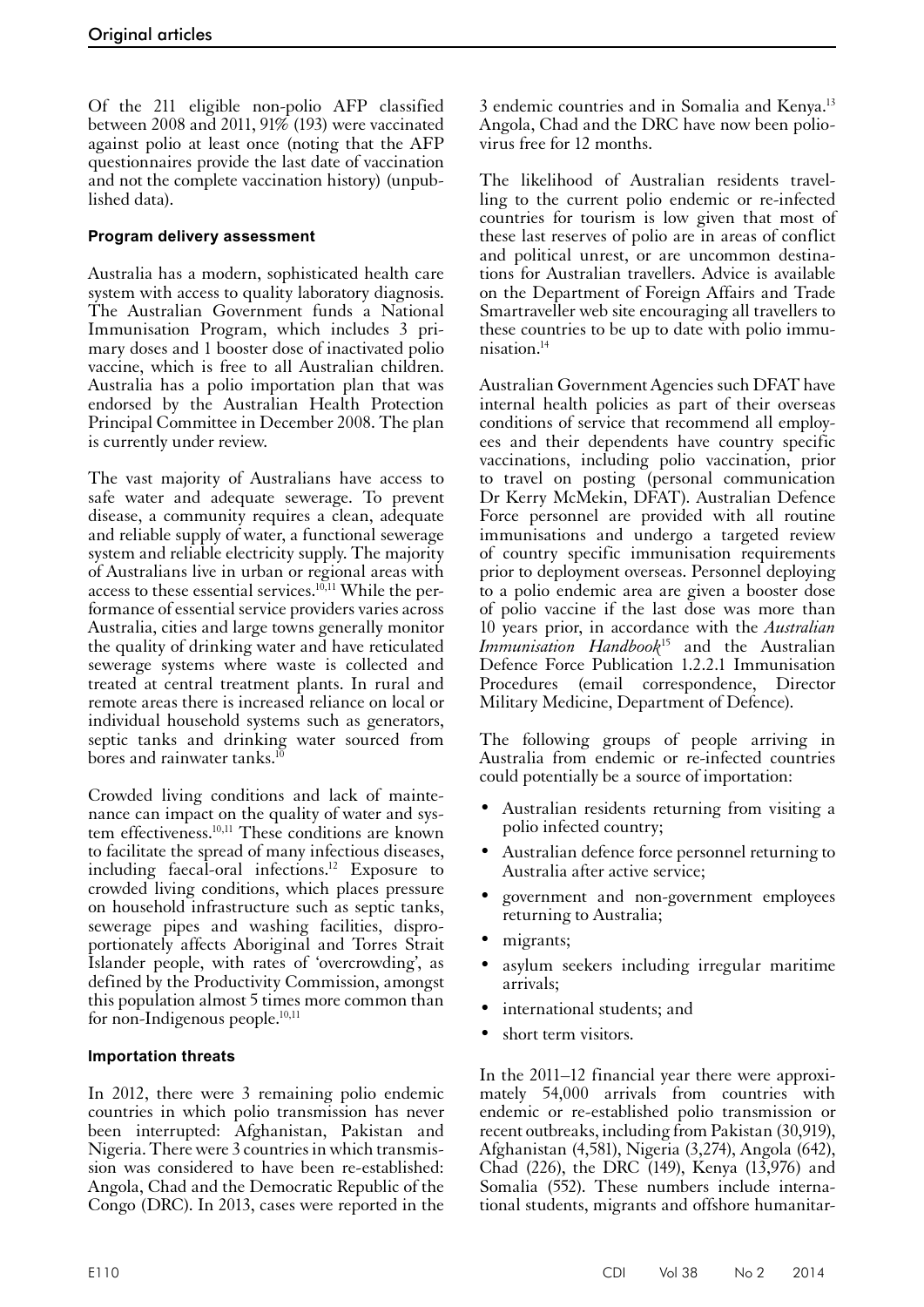ian entrants from these countries in the settler, long and short term visitor arrival statistics and returning Australian residents who nominated these countries as the place where they spent the majority of their time while overseas (Table 1). There are also a number of people who enter the country as IMAs. Of the above countries information on arrivals is publicly available only for Afghanistan and Pakistan. IMAs from Afghanistan represented 42% (7,672) of all IMAs from 2009 to 2012 and less than 5% (818) of IMAs were from Pakistan.<sup>16</sup>

Definitive information on where migrants settle once arriving in Australia is difficult to obtain. Available data indicate that the majority settle in the most populous states, with Perth, Sydney and Melbourne having the highest proportion of overseas-born residents.17 This also appears to be true for settlers who nominated one of the 8 endemic or polio infected countries listed above as their country of birth. Data from the DIBP indicate that of those settlers arriving in the 2011–12 financial year, 80% (7,397 people) had a last known address in one of the capital cities, with Melbourne and Sydney having the highest proportion at 28% and 19% respectively (Table 2).<sup>8</sup> Of these arrivals, 13% (n=1,216) provided their last address in a LGA of low vaccination coverage, represented by 31 LGAs with approximately 3,400 un– or under-immunised children (unpublished data).8

There is also the potential for escape of a wild poliovirus from the laboratory to the community. While the probability of this occurring is low, the potential consequences of such transmission will become increasingly serious as polio-free countries increase and immunisation decreases or stops. Australia has complied with the requirements of phase one of the *Global action plan for laboratory containment of wild polioviruses*18 by completing the laboratory survey and inventory phase, and maintaining a national inventory of laboratories holding wild-type poliovirus and potentially polio infectious materials since 2002. The inven- tory, which initially consisted of 16 laboratories across Australia, in 2012 had decreased to two: the Victorian Infectious Diseases Reference Laboratory and the Therapeutic Goods Administration. It is reviewed annually to ensure that samples have either been destroyed or are appropriately contained at biosafety level two (physical containment level 2). The Australian/New Zealand Standard for Safety in Laboratories, Part 3: Microbiological Safety and Containment (AS/NZS 2243.3:2010)<sup>20</sup> currently requires that 'All laboratories retaining wild poliovirus infectious materials or potential wild poliovirus infectious materials should be listed on the inventory held by the national government', however, there is no mechanism in place to enforce

this. A permit from the Australian Quarantine and Inspection Service is required to import human viruses such as poliovirus.

#### **Surveillance assessment**

Australia has a well-established surveillance system for poliomyelitis based on the WHO recommended AFP surveillance and supplemented in recent years by sentinel environmental and enterovirus surveillance. A 2012 review of polio surveillance in Australia found that high immunisation coverage, sensitive polio surveillance and an effective polio response plan would ensure that any imported poliomyelitis would rapidly be contained in Australia.20

Australia has met the non-polio AFP rate clinical indicator for the last 5 years consecutively (2008– 2012) and 9 times since surveillance began in 1995. Australia has never met the virological surveillance indicator for adequate stool specimen collection (5-year mean of  $34\%$ ).<sup>21</sup>

The Enterovirus Reference Laboratory Network of Australia was established in 2008 primarily as a means of detecting poliovirus amongst untyped enteroviruses from clinical specimens. Further typing targets those from cases with a history of neurological symptoms potentially related to a poliovirus infection such as meningitis. Sentinel environmental surveillance was established in 2010 at 3 sites in New South Wales targeted as areas with low vaccination coverage, high volumes of tourism and a large proportion of international students. These additional virological surveillance systems have not detected any wild polioviruses, providing additional evidence that there is no wild poliovirus circulating undetected in Australia.21

#### **Discussion**

Vaccination coverage for polio is high in Australian children. Discrepancies between coverage for Aboriginal and Torres Strait Islander children and coverage for all children are minimised by 2 years of age. There are no major differences in polio vac- cine coverage or immunity by state or territory and vaccination coverage in the TSIs is higher than the national overall coverage at all age points. The first national serosurvey for polio indicated herd immunity sufficient to prevent outbreaks of type 1 and type 2 poliovirus.

There are areas of low coverage identified amongst the general population. Improving vaccination coverage in areas of low coverage is the subject of an agreement between states and territories and the Australian Government. Most of these low coverage communities are in areas with high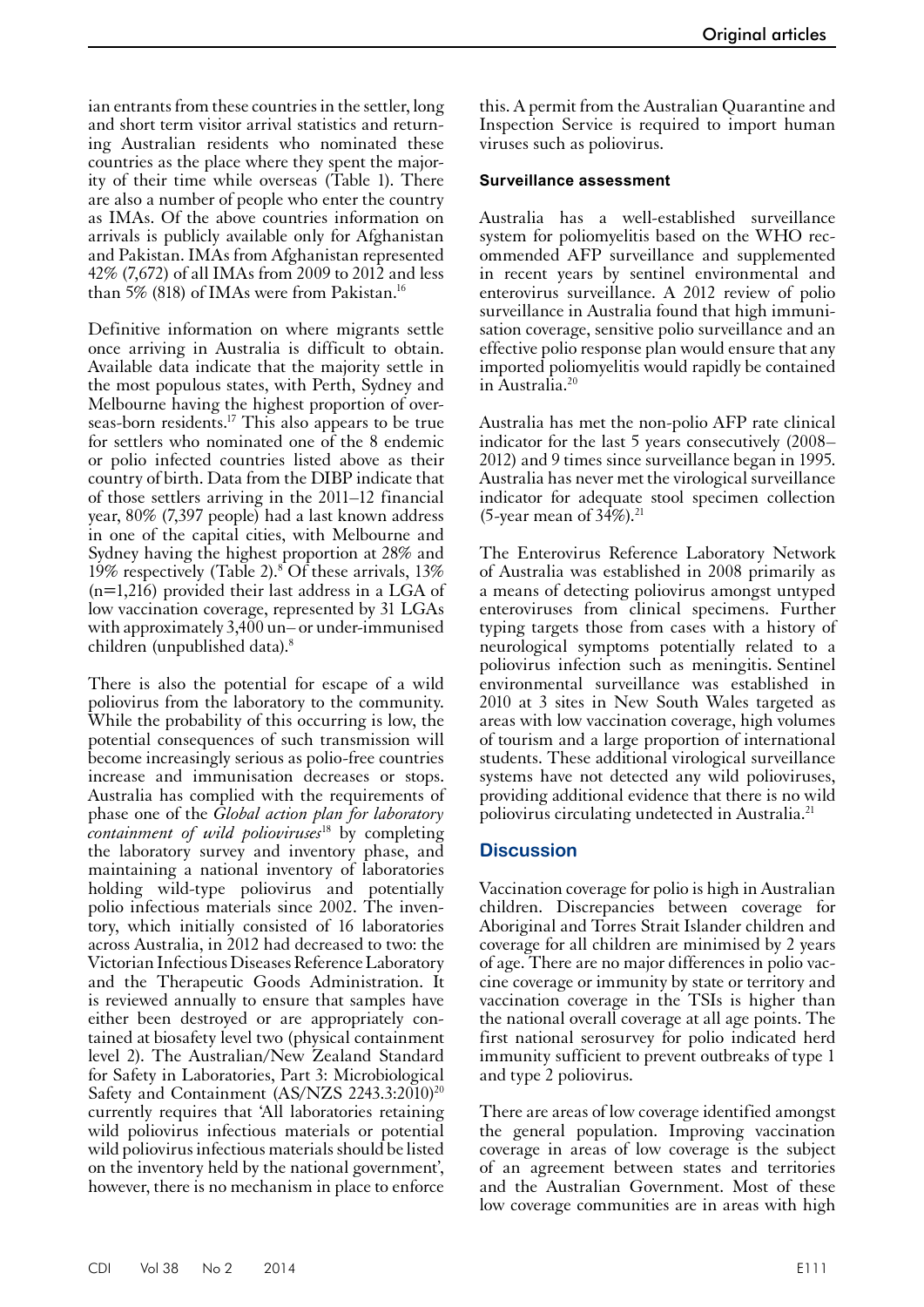quality water and sanitation services. The risk to remote Aboriginal and Torres Strait Islander communities is mitigated by their remoteness and consequent lower likelihood of poliovirus introduction through international travel or visitors from endemic regions, and generally high vaccination coverage.

Despite inadequate stool specimen collection rates, surveillance quality is high and there is reasonable confidence that polio surveillance in combination with the health care system would identify polio cases should they occur.<sup>20</sup> The importance of collecting stool specimens as part of the routine clinical work up in the differential diagnosis of acute neurological presentations in which AFP is evident cannot be underestimated.

The potential for importation of a wild poliovirus exists in Australia with a large number of arrivals from polio endemic or re-infected countries. The majority of new permanent arrivals from these countries settle in the major capital cities, especially Sydney and Melbourne.

In 2011–12, 13% of these settlers had a last known address in a LGA known to have low vaccination coverage.

# **Conclusion**

While the overall risk of an imported wild poliovirus leading to transmission within Australia is assessed as being low, the consequences of such an event are very serious. Every possible effort should be made to mitigate against the risk of polio transmission following possible importation of poliovirus into Australia. Geographical areas, which have a relatively higher risk through lower vaccination coverage and relatively high volume of arrivals from polio endemic countries, have been identified. Ensuring the AFP surveillance system is sensitive enough to detect an imported wild poliovirus to allow timely follow-up of all cases in which poliovirus infection is suspected, supple- mented by environmental and enterovirus surveil- lance, is essential. High vaccination coverage, not just nationally, but at all sub-national levels, must be maintained and identification of immunity gaps reviewed using the latest population-wide serosurvey results. Consideration should also be given to ways in which new arrivals from high risk countries may be immunised to reduce the risk of introduction and spread in these potentially susceptible communities. Travel advisories need to be continually reviewed and updated with information about countries with active transmission of polio and recommending that all visitors are up-to-date with polio vaccinations prior to travel. Finally, as

the global goal of eradication approaches, regular review of Australia's importation and subsequent transmission risk is increasingly important.

# **Acknowledgements**

The authors would like to acknowledge the following people for their expert advice and feedback throughout the process of developing the risk assessment and writing this article:

Dr Bruce Thorley and the team at the National Enterovirus Reference Laboratory at VIDRL;

Jenny Firman and the members of The Australian National Certification Committee for the Eradication of Poliomyelitis;

The Immunisation Program Section of the Department of Health; and

Rhonda Owen, Director of the Vaccine Preventable Diseases Surveillance Section of the Department of Health.

# **Author details**

Nicolee Martin<sup>1</sup> Beverley J Paterson<sup>2</sup> David N Durrheim<sup>2,3</sup>

- 1. Office of Health Protection, Department of Health, Canberra, Australian Capital Territory
- Hunter Medical Research Institute, University of Newcastle, Newcastle, New South Wales
- 3. Hunter New England Population Health, Newcastle, Australia, Private Bag 10, Wallsend, New South Wales

Corresponding author: Ms Nicolee Martin, Office of Health Protection, Department of Health, GPO Box 9848, MDP 14, CANBERRA ACT 2601. E-mail: Nicolee.Martin@health.gov.au

## **References**

- Carnie JA, Lester R, Moran R, Brown L, Meagher J, Roberts JA, et al. Public health response to imported case of poliomyelitis, Australia, 2007*. Emerg Infect Dis* 2009;15(11):1733–1737.
- 2. World Health Organization. Wild poliovirus in the Horn of Africa. 2013. Accessed on 30 May 2013. Available from: http://www.who.int/csr/don/2013\_05\_22/en/ index.html
- 3. World Health Organization. WHO response to importation of poliovirus into the WHO European Region. 2013. Accessed on 10 July 2013. Available from: http://www. euro.who.int/en/what-we-do/health-topics/communicable-diseases/poliomyelitis/activities/polio-certificationactivities/european-regional-commission-for-the-certification-of-poliomyelitis-eradication/who-response-toimportation-of-poliovirus-into-the-who-european-region
- 4. World Health Organization Western Pacific Region. Poliomyelitis in China. 2013. Accessed on 10 July 2013. Available from: http://www.wpro.who.int/china/mediacentre/factsheets/polio/en/